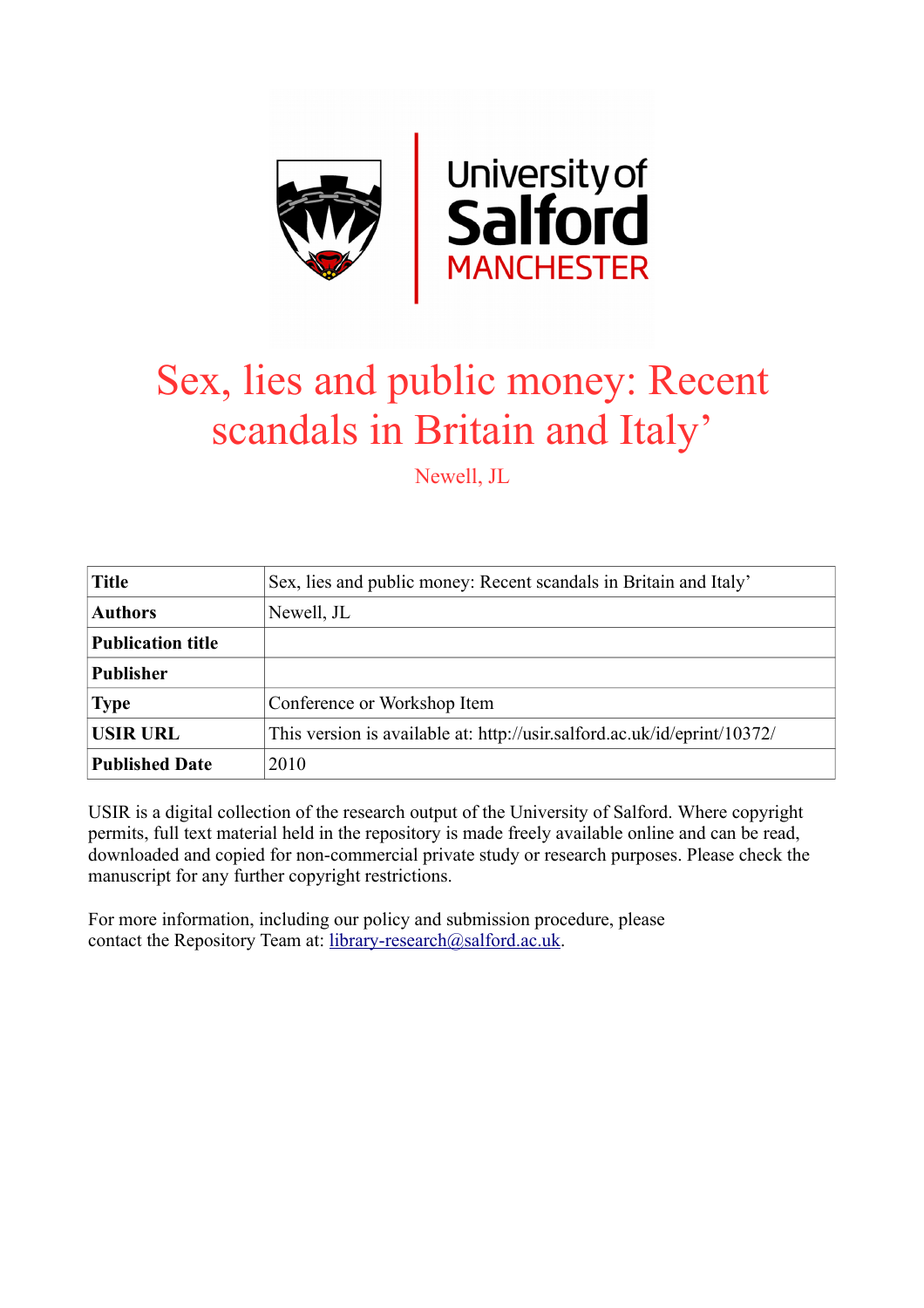## **Sex, lies and public money: Recent scandals in Britain and Italy**

JAMES L. NEWELL School of English, Sociology, Politics & Contemporary History University of Salford Salford M5 4WT j.l.newell@salford.ac.uk

Paper prepared for presentation to the panel 'Morality, political scandals and the detachment of citizens from the political process I' at the  $60<sup>th</sup>$  Annual Conference of the UK Political Studies Association, Edinburgh, 2 March – 1 April 2010.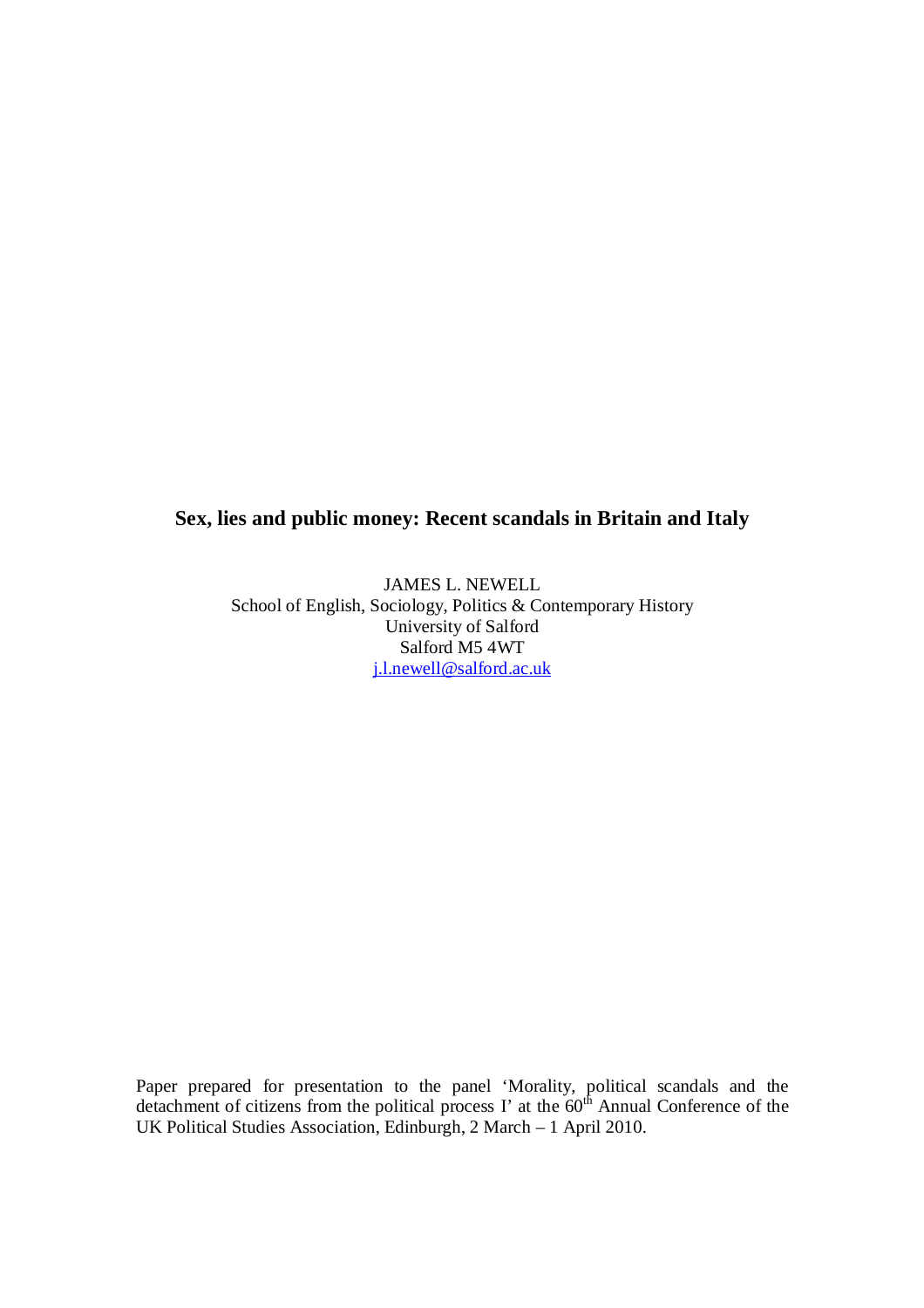#### **Sex, lies and public money: Recent scandals in Britain and Italy.**

#### **Introduction**

Since the early 1990s in many democracies there have been growing levels of public concern about the standards of conduct of public office-holders. Such concern can be seen, in the UK case, in terms of survey data (showing, for example, a decline in Transparency International's corruption perceptions index score from from 8.6 in 1995 to 7.7 in 2008); the growth in the volume of legislation concerning standards that has characterised the period since the setting up of the Committee on Standards in 1994, and the growing attention of the mass media to issues of corruption and integrity (as revealed by the number of newspaper headlines containing words such as 'corrupt' and 'bribe' and their derivations, 'corruption', 'corrupting', 'corrupted', 'bribery', 'bribed' etc.). That such growing concerns are by no means confined to the UK is revealed when one examines for the presence of such terms the headlines of foreign newspapers (Figures 1 and 2).

In looking for explanations for these growing concerns, one is immediately struck by the number of high-profile scandals – including *Tangentopoli* in Italy; the various allegations of 'sleaze' that played a prominent role in the downfall of the Conservatives in Britain; the party finance scandal that led to the disgrace of Helmut Kohl in Germany; the resignation, in 1999, of the entire EU Commission in the wake of publication of evidence of fraud, corruption and mismanagement at senior levels – that seem to have marked the period since the beginning of the 1990s. That there really has been an increase in the incidence of scandals of this kind is suggested by the nature of politics in democratic countries in the post-Cold War world. This is a world in which absence of the once deep-seated ideological conflicts between left and right (which the power struggle between the US and the USSR at the level of international politics had served to underpin) have everywhere made policy differences between mainstream parties harder to identify than in the past. Consequently, the terrain of political conflict has to a degree shifted from that of policy to that of morality with parties increasingly attempting to compete with each other by throwing mud and attempting to damage each other by fomenting scandal, as the Lewinsky affair in America showed so forcefully – a phenomenon that Ginsberg and Shefter (2002) have called 'politics by other means'. It is a world in which media developments have rendered the lives of the individuals who walk on the public stage 'much more visible than they ever were in the past' (Thompson, 2000: 6). If this has enabled politicians to compete by presenting themselves not just as leaders, but as human beings and therefore as 'one of us', then by encouraging their audiences increasingly to assess them in terms of their character as individuals (Thompson, 2000: 39-41) it has rendered them more vulnerable to the above-mentioned drives in the direction of politics by other means.

Scandals of this kind can have a number of significant consequences. They may damage or even bring about the downfall of those touched by them; they may produce moral panics; they may change public values; they may be the catalysts of significant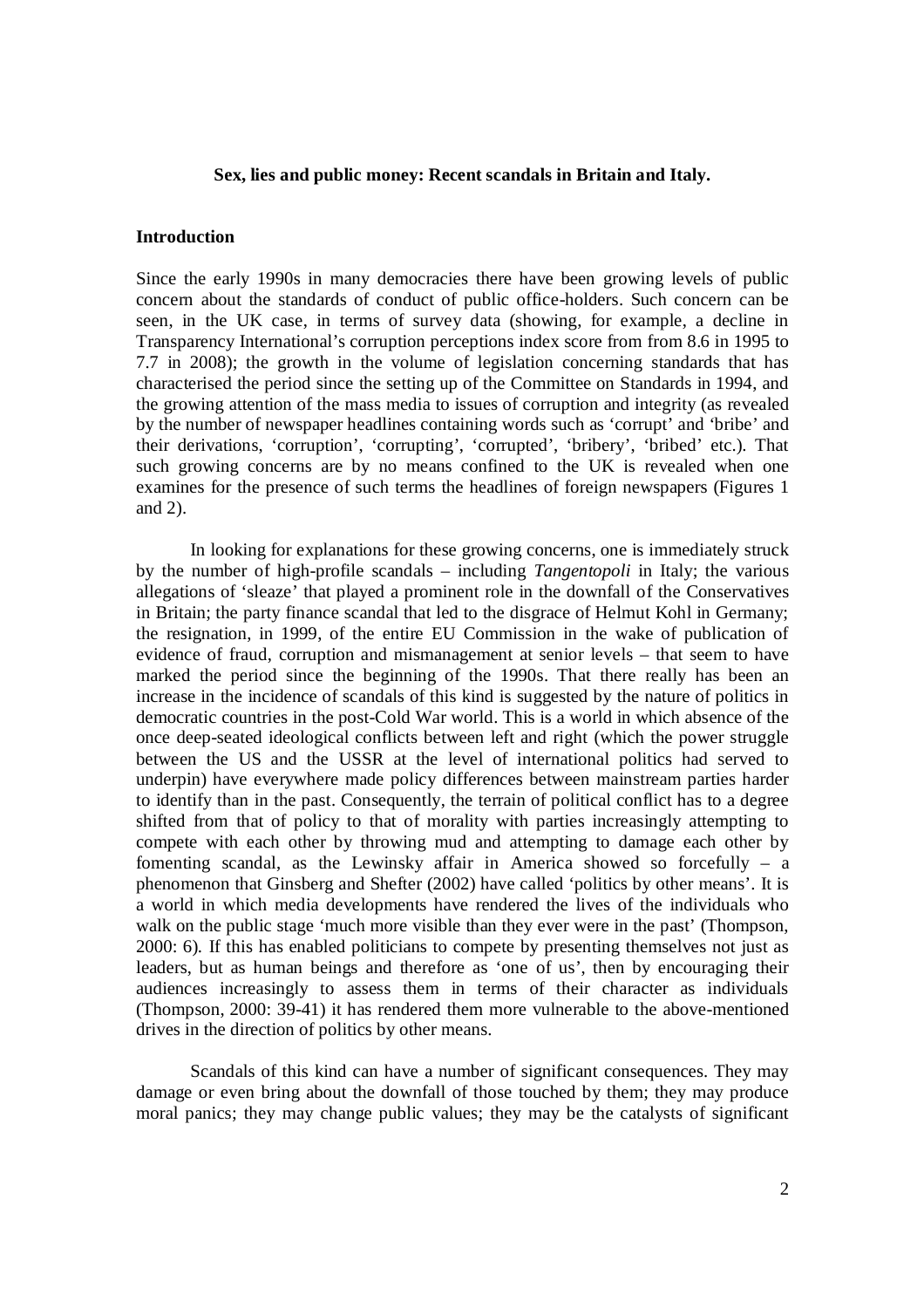social change. These consequences are in no sense inevitable, however. Politicians, in Britain at least, if caught with half-masted trousers, have, as Garrard (2006: 18) points out, 'as much scandalous potential as they did in the nineteenth century'. Yet when in 1992, the Leader of the Liberal Democrats was obliged to admit that he had had an affair with his then secretary Patricia Howard, screaming tabloid headlines did nothing to prevent his personal popularity rising, after he had made his public statement, from 34 to 47 percent according to polls, while his party moved ahead from 13 to 15 percent (*Sarasota Herald Tribune*, 1992). One of the most significant consequences of the cashfor-questions and other scandals in Britain in the early 1990s has been a significant narrowing of the boundaries of permissible conduct for those in positions of public trust, both as a result of the enactment of codes of conduct and, as a consequence, through a tightening of the limits of public tolerance. On the other hand, though the presence of widespread corruption in the political and administrative system became a major political issue in Italy in the early 1990s, a few years later the question faded from the political agenda; anti-corruption policies have been few, social sanctions against those alleged to be involved in corruption rather mild – 'as epitomised by the case of Prime Minister Berlusconi who, as centre-right leader, won the elections of 2001 and 2008 despite being under investigation in several corruption cases and inquiries' (Vannucci, 2009: 235).

But while we know that the consequences of scandals are neither uniform nor inevitable, we know very little about how and why their impacts vary. Presumably, answers to these questions are to be found by looking both at the nature of specific scandals and at the characteristics of the political and social contexts in which they take place. With this in mind, we propose in the remaining paragraphs to examine in some detail the scandal surrounding MPs' expenses in the UK and the recent allegations concerning the conduct of Silvio Berlusconi in the area of personal morality in Italy. By comparing the two, we ought to be able to develop some suggestions about the conditions under which scandals have the effects that they sometimes do have. Of course, these affairs are very different in many respects. What they have in common is that they have ultimately been driven by the perception that the alleged wrong-doing has cheapened the democratic process, resulting in more or less significant losses of authority for the political actors involved. Yet despite these commonalities, the consequences of the two rows, in terms of voting behaviour and parties' electoral fortunes have so far been rather different. Why is this?

It is only worth asking this question if we are satisfied that the two affairs are comparable and that, against what actually happened, the assumption of a negative impact in both cases was *prima facie* at least a reasonable expectation. These issues are dealt with in the second and third sections respectively. In the fourth section it is suggested that the different impact of the two is to be explained in terms of the content and distribution of public attitudes and the power of those at the centre of the affairs to change attitudes and use them to defend themselves. We attempt, in the final section to use this discussion to draw some conclusions about the distinctiveness of Britain and Italy as liberal democracies and thus the conditions under which scandals have given effects.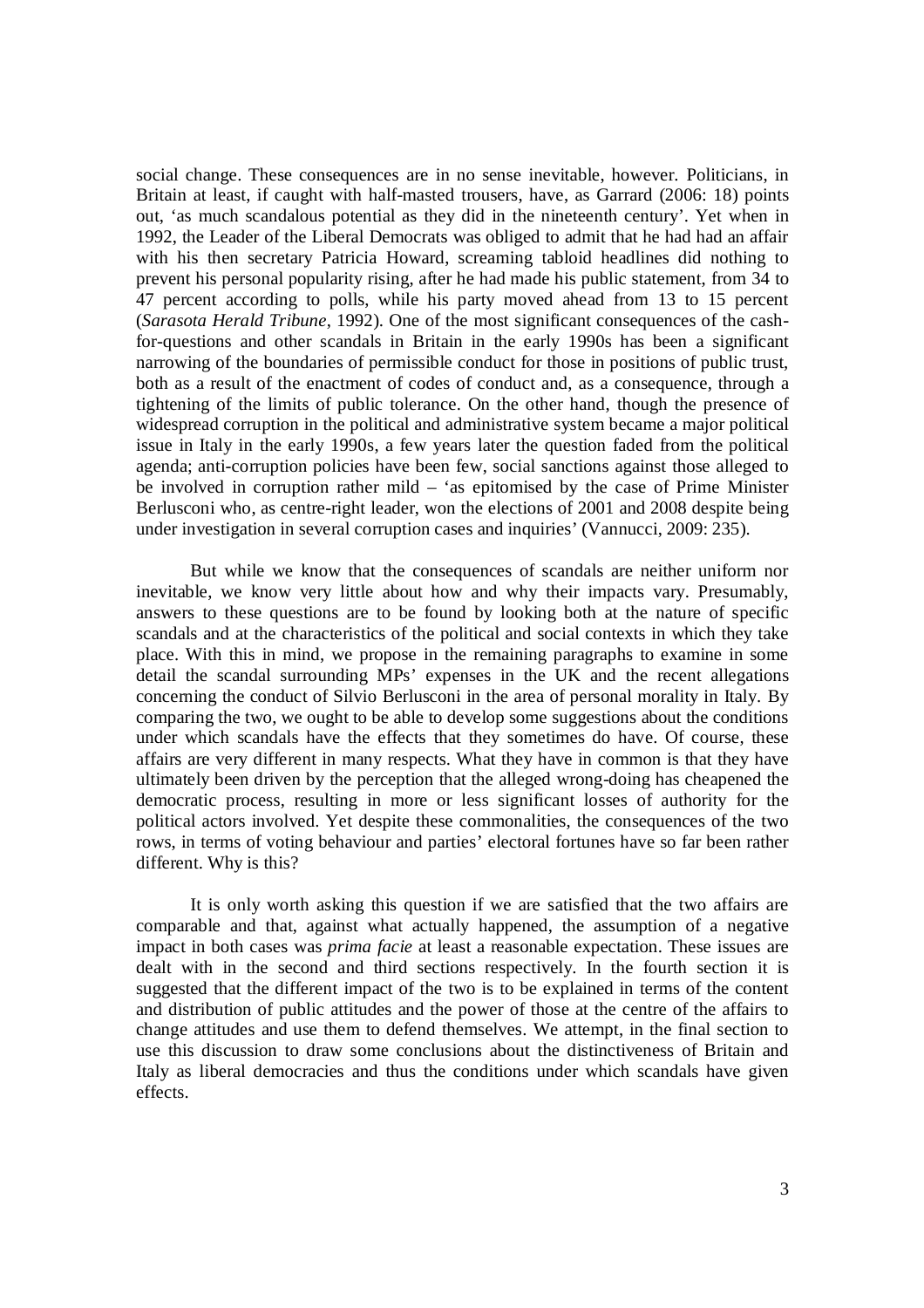#### **The two affairs**

2009 is likely to be remembered by most British parliamentarians as one of the most traumatic in their careers as politicians; for as the year of the great MPs' expenses scandal, it saw hundreds of MPs publicly accused of having abused, for personal gain, the system for reimbursement of expenses incurred in the performance of their duties – leading to large numbers of resignations and dismissals; an unprecedented degree of public anger, and pressure for political reform going well beyond the issue of expenses itself. One of the most high-profile of the MPs involved, the former cabinet minister, Hazel Blears, explained her resignation from the Government by saying,

I'd had four weeks of intense media pressure, the like of which I have never known, not just on me but on my husband, my dad, my family. At that point I'd had enough (http://news.bbc.co.uk/1/hi/uk\_politics/8097955.stm)

Meanwhile another MP wrote on her political blog that the scandal had created such an unbearable atmosphere at Westminster that everyone there feared a suicide, and that many of her colleagues were 'beginning to crack' (http://news.bbc.co.uk/1/hi/uk\_politics /8063005.stm).

What outraged the public about the revelations were really two things, first, the fact that Parliament had attempted to prevent disclosure despite the passage, in 2000, of the Freedom of Information Act which gives the public a general right of access to information held by public authorities. There are certain absolute and qualified exemptions under the Act with the right to appeal to an Information Commissioner where an applicant for information believes his or her request has been wrongly rejected. And in fact the scandal originated in October 2004 when the journalist, Heather Brooke, began to ask for details of MPs' expenses and when refusals led to a series of appeals which in their turn led to the attempt – through a House of Commons motion debated in January 2009 and then withdrawn under public pressure – to exempt MPs' expenses from the scope of the Freedom of Information Act. In the meantime, a series of media exposés culminated in May with the publication by the *Daily Telegraph* of a leaked copy of all the expenses claims, which it revealed in instalments from 8 May over several weeks.

What scandalised the public in the second place is that MPs appeared to have taken advantage of a loose specification and application of the rules on expenses to profit financially. For example, the so-called Green Book parliamentary expenses rules allowed MPs to claim the costs of running a second home in recognition of the fact that they in effect have to live in two places: in their constituencies and somewhere in or near London to enable them to attend Parliament. This so-called 'additional cost' allowance enabled MPs to claim up to £24,006 per annum for things like the mortgage interest payments and the utility bills associated with a second home – but officials also allowed claims for furniture and refurbishments, electrical items and food, and it came to light that MPs were able repeatedly to switch the designation of their second homes, enabling them to claim for renovating and furnishing more than one property. MPs could use renovations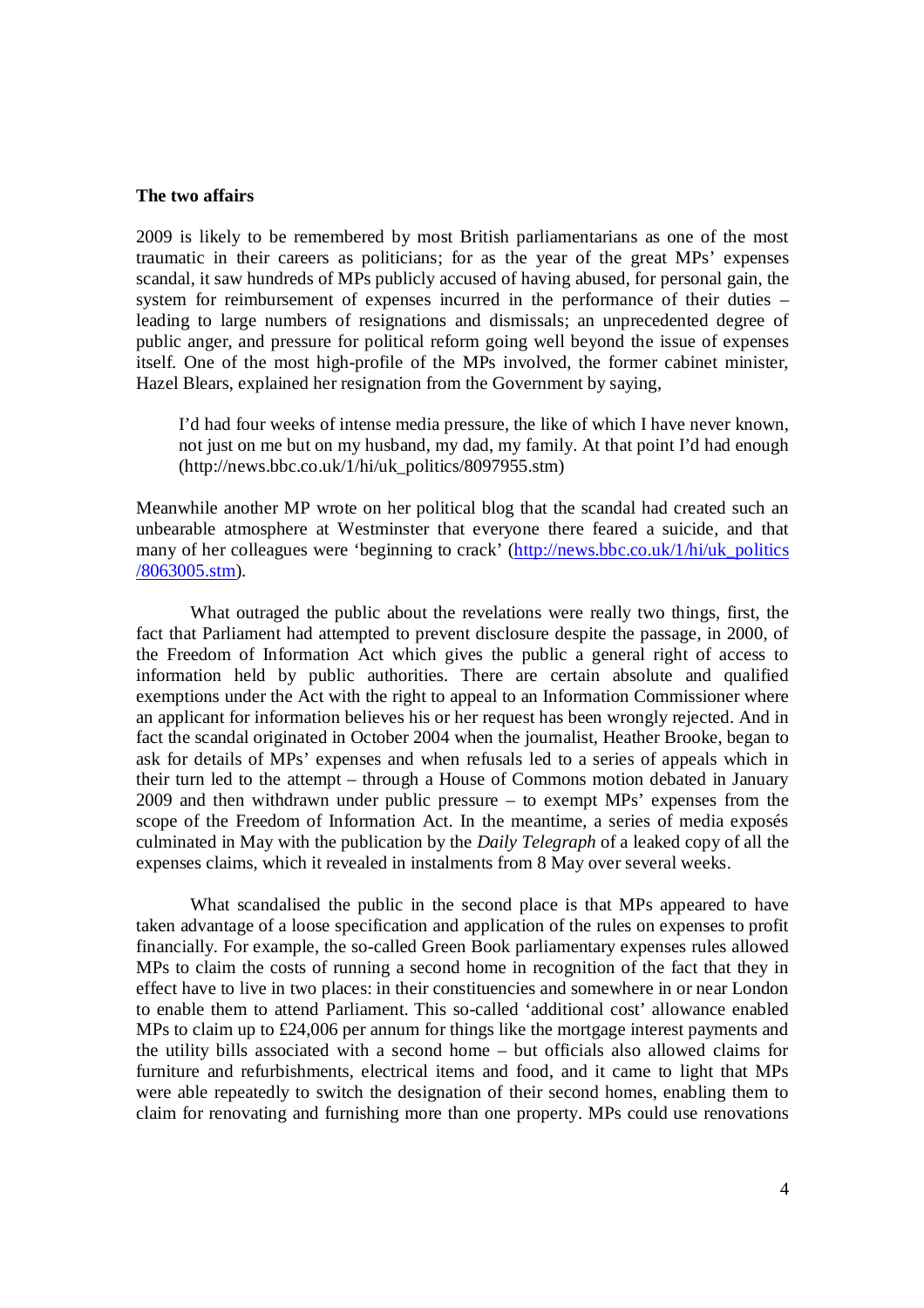significantly to add to the value of a property and then sell it, or claim for a second home while in fact renting it out. They could also designate a property as their second home to the parliamentary fees office while designating it as their primary residence with the tax authorities in order thereby to avoid paying tax on any capital gain when they sold it. When submitting expense claims, MPs had to sign a declaration confirming that the expenses had been incurred exclusively and necessarily for the purposes of performing their duties as a Member of Parliament, but they did not have to provide receipts for anything under £250 and it seems that fees office staff were unwilling to challenge members who had declared that their expenses were legitimate. Consequently, a number of the revelations, when they were made, provided the material for stinging media satire, the claims of Tories Douglas Hogg (for clearing the moat at his manor) and Peter Viggers (for an ornamental duck house) being just two of the most memorable examples.

Thompson (2000: 13) defines 'scandal' as something that 'refers to actions or events involving certain kinds of transgressions which become known to others and are sufficiently serious to elicit a public response'; and the MPs' expenses row clearly fits the five criteria he draws from this definition. First, it clearly involved the transgression of norms or moral codes – in this case norms about value for money, the proper use of reimbursement systems and so forth. A second criterion of a scandal is that, while known about by others, or strongly believed to exist, the events in question involve an element of secrecy or concealment – and this too is certainly true of the MPs' expenses case as we have seen. Third, there has to be a degree of public disapproval, and in the case of the expenses row it is enough cite the results of the Ipsos MORI poll carried out at the end of May (http://www.ipsos-mori.com/researchpublications/researcharchive/poll.aspx?oItem  $Id=2349$ : over a half said they would not vote for a sitting MP caught up in the scandal even if it meant voting against the party they would want to win the election. Fourth, scandals involve public speech acts that communicate disapproval to others (thereby making them partly constitutive of the scandal itself) so that they are typically bound up with 'opprobrious discourse' (Thompson, 2000: 20) articulated through the mass media of communications. This was an especially significant feature of the expenses affair; for it was the success of the media in keeping the issue alive by revelations extending over several weeks that fed politicians' fear and uncertainty about whether they would be the next to be exposed, and for what, thereby creating the sense that an entire political class was on trial. Finally, scandals threaten the reputations of the individuals whose actions lie at the centre of them – and here again, it is enough to refer to the Ipsos MORI poll: 48 percent felt that half or more of MPs were corrupt; over two thirds felt that half or more MPs used power for their own personal gain as compared to only a minority having believed this in 2006.

The Berlusconi case also very clearly fitted these same five criteria. It all began on 28 April when *La Repubblica* newspaper wrote that the prime minister had attended the  $18<sup>th</sup>$  birthday party of Noemi Letizia, an aspiring showgirl, as a result of which his wife announced that she would seek a divorce. Later, it was revealed that public prosecutors in Bari had begun a corruption investigation into an entrepreneur – Giampaolo Tarantini – suspected of procuring high-class prostitutes to attend parties at Berlusconi's mansion, Palazzo Grazioli, in Rome.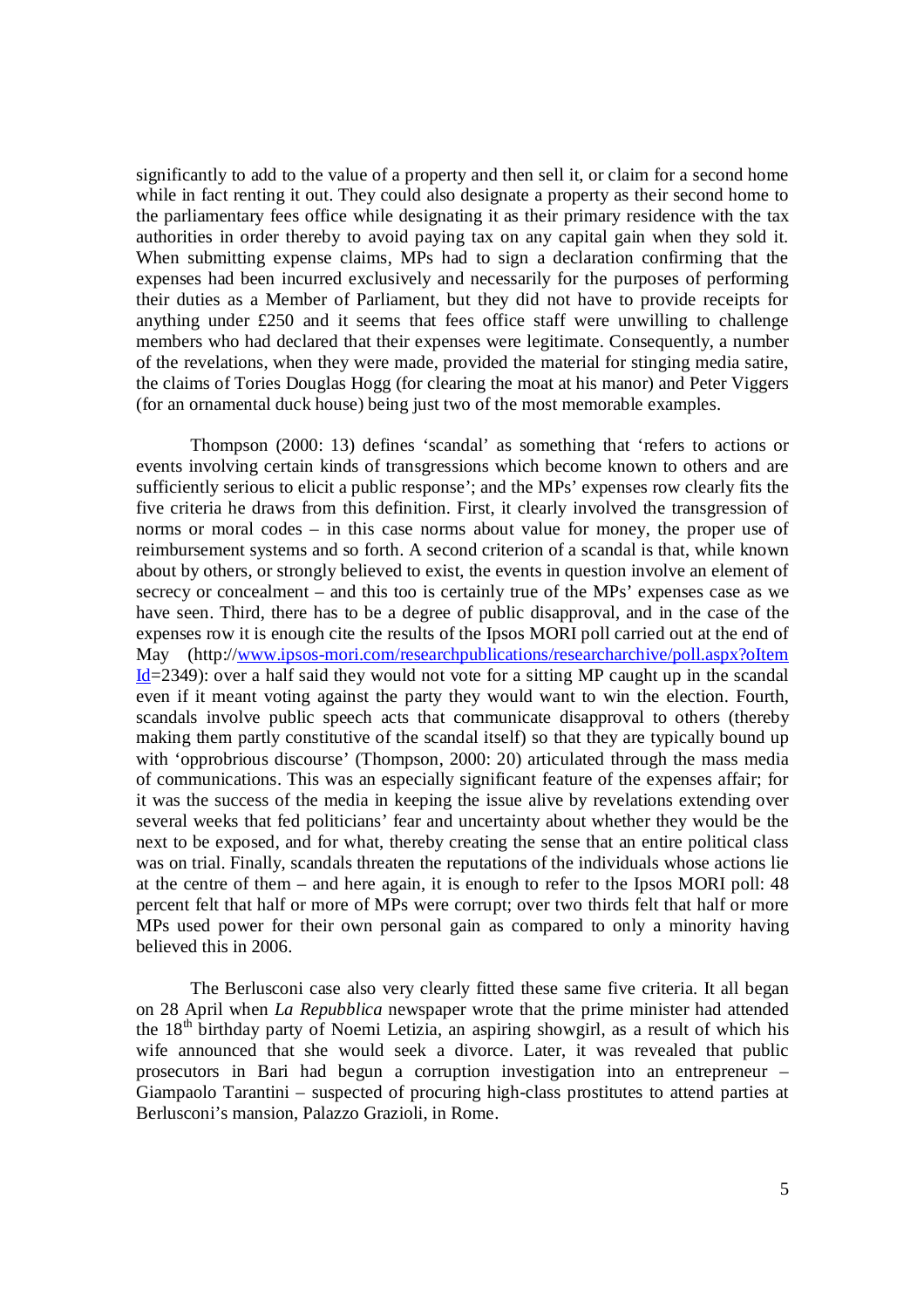True, revelations about politicians' purely private misdemeanours are rarely the cause of scandal in Italy; but the norms perceived as having been transgressed in this case went beyond the area of sex and the premier's marriage and concerned at least three aspects, first, abuse of office of an informal kind in that Berlusconi's wife's announcement was accompanied by her denunciation, as 'shamelessly tacky', of his decision to field as candidates in the European elections a number of young women who, it seems, kept him company in his free time and whose careers he had assisted in the world of entertainment. He was also accused of abuse of office in a more formal sense when it was alleged that he had used 'official government aircraft to fly private guests, including young actresses and a Neapolitan balladeer described as his personal "minstrel", to his luxury villa in Sardinia' (*Daily Telegraph*, 16 June, http://www.telegraph.co.uk/comment/personal-view/5552751/Silvio-Berlusconis-girlsgaffes-and-graft-appeal-to-Italian-voters.html). Second, the scandal involved allegations of lying. Shortly after the Noemi Letizia affair broke *la Repubblica* newspaper publicly put to him ten questions surrounding the affair which he answered first one way and then another. For example, asked when and how he got to know Noemi's father, on 29 April he replied that the father was a long-standing Socialist party member he had known for years and who had been the chauffer of the former Socialist Prime Minister, Bettino Craxi. Later that day, after Craxi's son asserted that his father's chauffeur had been someone else, the Prime Minister's office put out a statement simply denying that Berlusconi had ever suggested that Letizia had been Craxi's driver. Third, in the case of the candidates issue, Berlusconi was charged with demeaning women by exploiting the physical appearances of females to gain political advantage and of cheapening the democratic process and the institutions of state: it seemed that for at least some of the young women, beyond being given a helping hand by Berlusconi, it was a matter of indifference whether they got on in the world of politics or entertainment and this sustained the impression that what was fundamentally at issue here was relationships of dubious propriety in exchange for public office.

The second of Thompson's criteria was clearly fulfilled by the evidence, of which the chauffer case described above was a part, of the prime minister's willingness to be economical with the truth. That the affair was met with a degree of public disapproval was revealed by the results of a poll published in *La Repubblica* in May. 20 percent said that they now had a worse opinion of Berlusconi following the news related to his possible divorce (www.angus-reid.com/polls/view/italians assess berlusconi after divorce row/). Meanwhile, in July, after further revelations, those having confidence in Berlusconi fell below 50 percent for the first time, down seven percentage points from April (www.angus-reid.com/polls/view/berlusconi falls below 50 mark in italy/). As in the case of the expenses row, so too in this case the fourth criterion, 'oprobrious discourse' articulated through the mass media, was particularly salient in that a very public struggle took place between *la Rpubblica* and the prime minister, over the newspaper's ten questions to which it loudly and repeatedly demanded responses – while Berlusconi accused the newspaper and its editor of conducting a smear campaign driven by envy and hatred and urged businesses to undertake an advertising boycott (in turn leading the newspaper's sister publication, *l'Espresso*, to announce the possibility of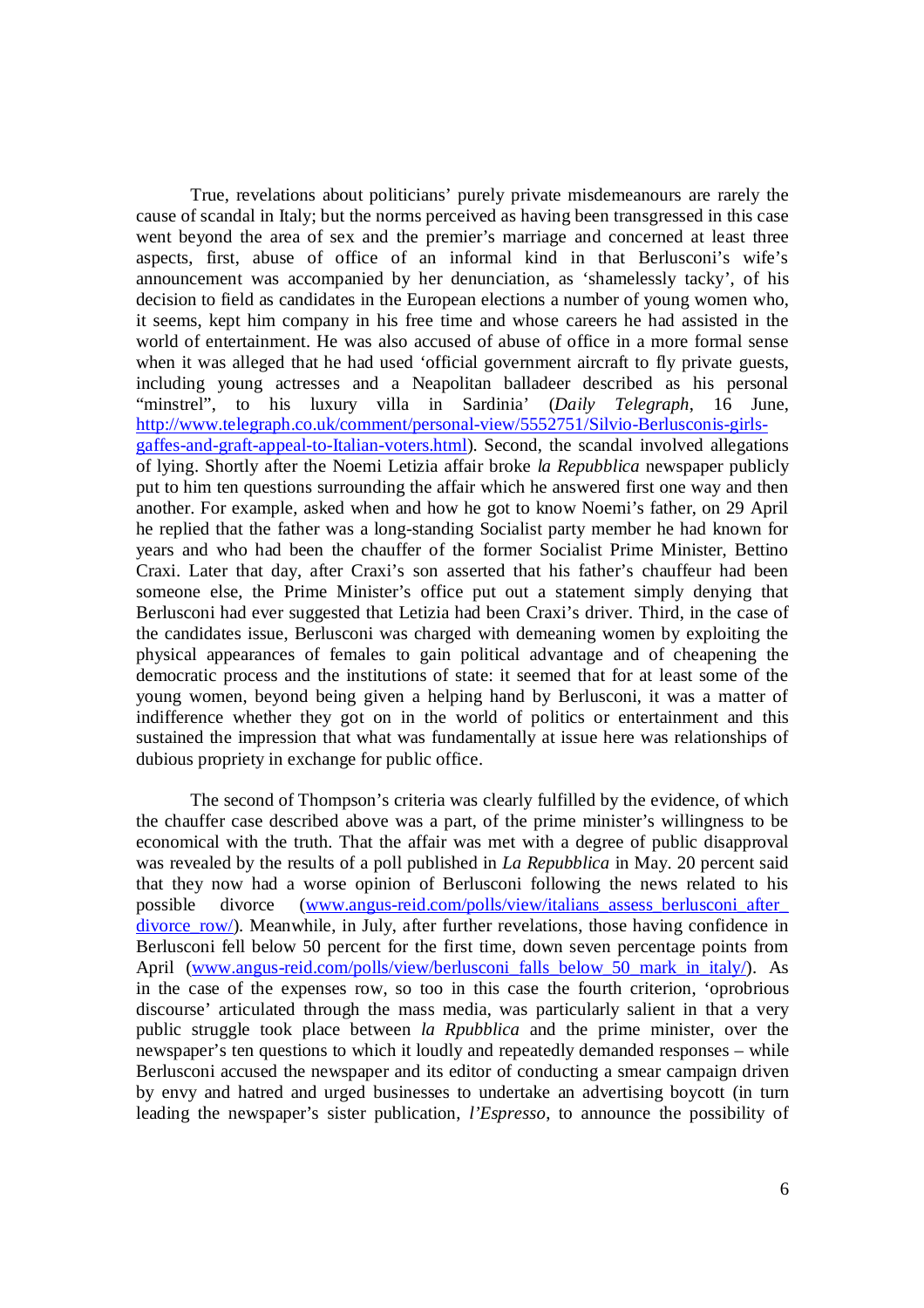legal action over the remarks). Finally, the scandal clearly placed the prime minister's reputation at stake. As he visibly struggled to defend himself against allegations of lying, and against the increasingly strident media satire that accompanied each new revelation, the general sense that he had lost control of events inevitably undermined his authority. The loss of authority was especially acutely felt in the international sphere where satire in the foreign press was especially damaging to the country's prestige thanks to the specific context in which it took place. This was one in which, with France and Germany now having two very pro-US governments in office, Italy mattered less to the White House – while Berlusconi's decision to sign a deal with Russia on the South Stream gas link in competition with an alternative, western-backed gas pipeline designed to ease dependence on Russian gas, had caused anger in Washington and Brussels. So in the weeks following the initial revelations all the signs were that the scandal was beginning to dent the loyalty of his followers – especially as ministers feared that the investigations surrounding Tarantini might widen and that allegations by Patrizia D'Addario, who claimed she was paid by Tarantini to attend parties at Berlusconi's private residences and that she spent the night of the US election with him, might prove to be true.

#### **Their consequences**

For all these reasons, the potential consequences of the scandal were highly significant. Berlusconi's party had been constantly the most-voted since the early 1990s. He had become one of the longest-serving major political leaders on the continent (Albertazzi and McDonnell, 2009: 102). Consequently he was, first, the centre around which essentially everything in Italian politics revolved. On the one hand, he was the fulcrum around which the centre right was built and whose unity depended almost entirely on his continued popularity. On the other hand, opposition to him was the only common denominator of the parties on the centre left – and thus the source of their weakness and division; for while the Partito Democratico (Democratic Party, PD) had sought to expand towards the centre by shelving anti-Berlusconi rhetoric, this had deprived it still further of any clear identity leaving it vulnerable to the incursions of its allies to which many of its voters felt closer in any event (Diamanti, 2008). As Giuliano Urbani (2009), Culture Secretary in the 2001 government, pointed out at the beginning of the year: 'to be on the centre right means to support Berlusconi, to be on the centre left means to oppose him'. Third, Berlusconi exercised unassailable power over his own party – essentially his own personal creation and without any factions to speak of. Largely as a consequence of these three factors, when he took office in 2008, he did so as the head of what looked like being the strongest government in Italy's post-war history. But what this also meant was that were Berlusconi forced from office, then survival of his party, coalition and therefore government might become very uncertain indeed.

The potential consequences of the expenses scandal were likewise significant. Already, the unprecedented decline in turnout in 2001, with the merest of recoveries in 2005, had led to widespread discussion of a perceived crisis of participation (at least in conventional politics) especially among the young with several research studies throwing light on the underlying attitudes and outlooks. 'The Power Commssion reported that "the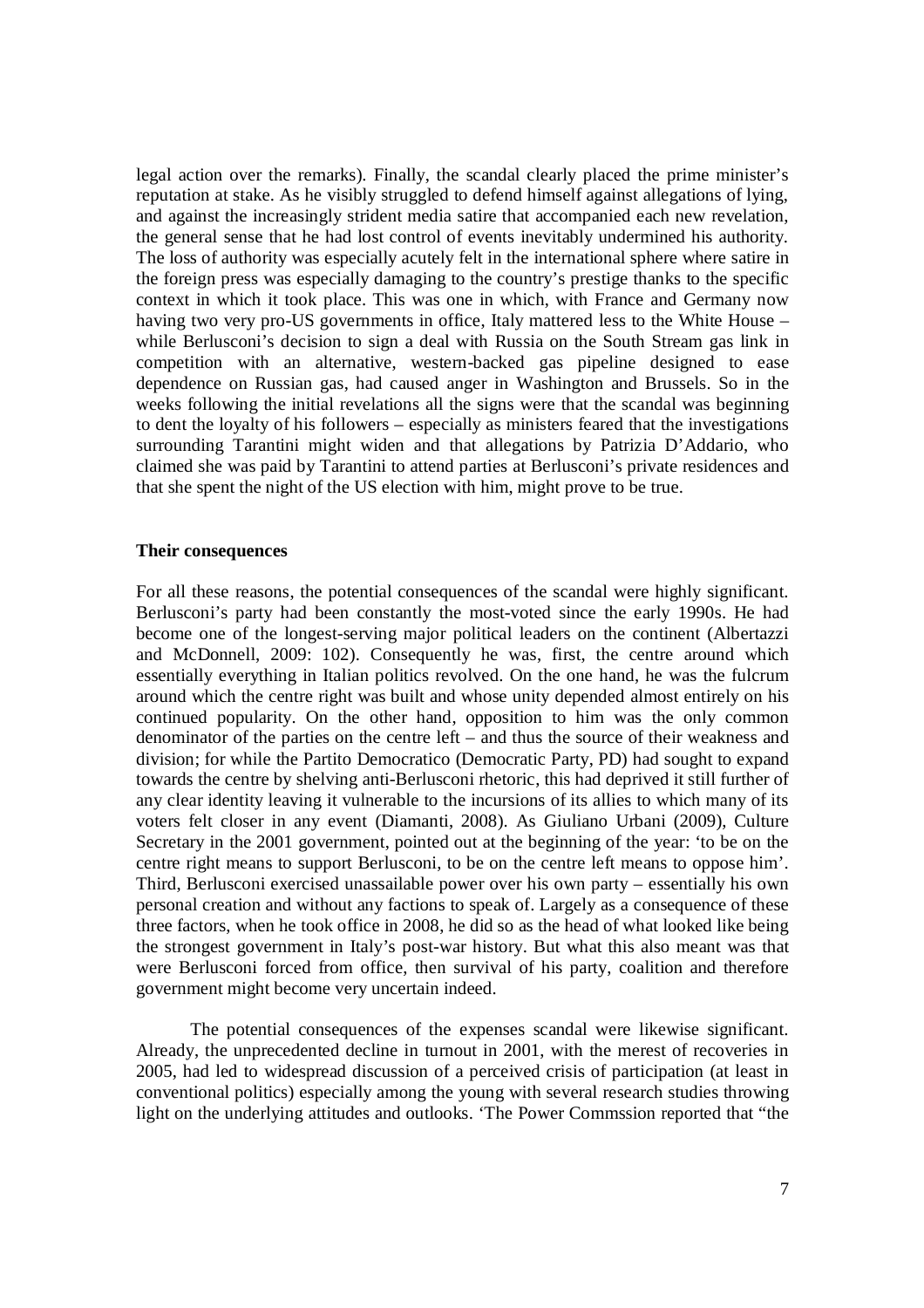level of alienation felt towards politicians, the main political parties and the key institutions of the political system is extremely high and widespread" in the population as a whole' (Sloam, 2007: 549). Pattie et al. (2004: 44) wrote about 'a very significant decline in public confidence in government…over the past forty years'. Sloam (2007) suggested that salient attitudes of the young were a lack of trust of politicians; a belief that there are no real ideological differences between the main parties; overwhelming feelings of powerlessness. Clearly, the expectation had to be that if anything the expenses scandal was likely to reinforce such attitudes – with potential consequences of the kind that had been listed by the Power Commission (2006: 15):

- the weakening of the mandate and legitimacy for elected governments whichever party is in power – because of plummeting turnout;
- the further weakening of political equality because whole sections of the community feel estranged from politics;
- the weakening of effective dialogue between governed and governors;
- the weakening of effective recruitment into politics;
- the rise of undemocratic political forces:
- the rise of a 'quiet authoritarianism' within government.

In the event, neither scandal had the potential consequences we have described (or at least has not apparently had such consequences thus far); but of the consequences they *have* had, those of the expenses scandal seem the most significant, despite what one might argue are the similar 'dimensions' of the two affairs. The expenses scandal was large thanks to the numbers involved, the Berlusconi scandal thanks to the status of the person at the centre of it. A crude measure of the scandals' relative dimensions might be had by examining newspaper headlines: a perusal of the LexisNexis Professional on-line database – which contains full-text articles from UK national and local newspapers – throws up 331 *Guardian* articles having the expression 'MPs' expenses' somewhere in them in the month of May. A perusal of *la Repubblica*'s on-line data base throws up 140 articles that in the same month mentioned the Berlusconi scandal.

Despite this similarity, the consequences of the two affairs contrasted sharply in at least three ways. First, at the European elections held in the first week of June, the Popolo della Libertà (People of Freedom, PdL) took 35.3 percent of the vote as compared to 34.9 percent obtained by its constituent parties in 2004. In the UK, by contrast, Labour took 15.7 percent of the vote, as compared to 22.6 percent in 2004 – a fall in support whose size was magnified by the decline in turnout – from 37.6 to 34 percent. Thus, the number who actually voted for the party fell from 3,718,683 to 2,381,760, a loss of well over one third. Meanwhile, the Conservatives (obtaining 4,198,394 as compared to 4,397,090 in 2004) and the Liberal Democrats (obtaining 2,080,613 as compared to 2,452,327 in 2004) also lost.

In the second place, the fall-out from the expenses row placed Gordon Brown's role as party leader and therefore as prime minister under very serious pressure with an intensification of the calls upon him to resign that had begun to make themselves heard a year earlier as the Conservative opinion-poll lead, established at the end of 2007, moved into double figures. In Italy, by contrast, the controversy surrounding Berlusconi had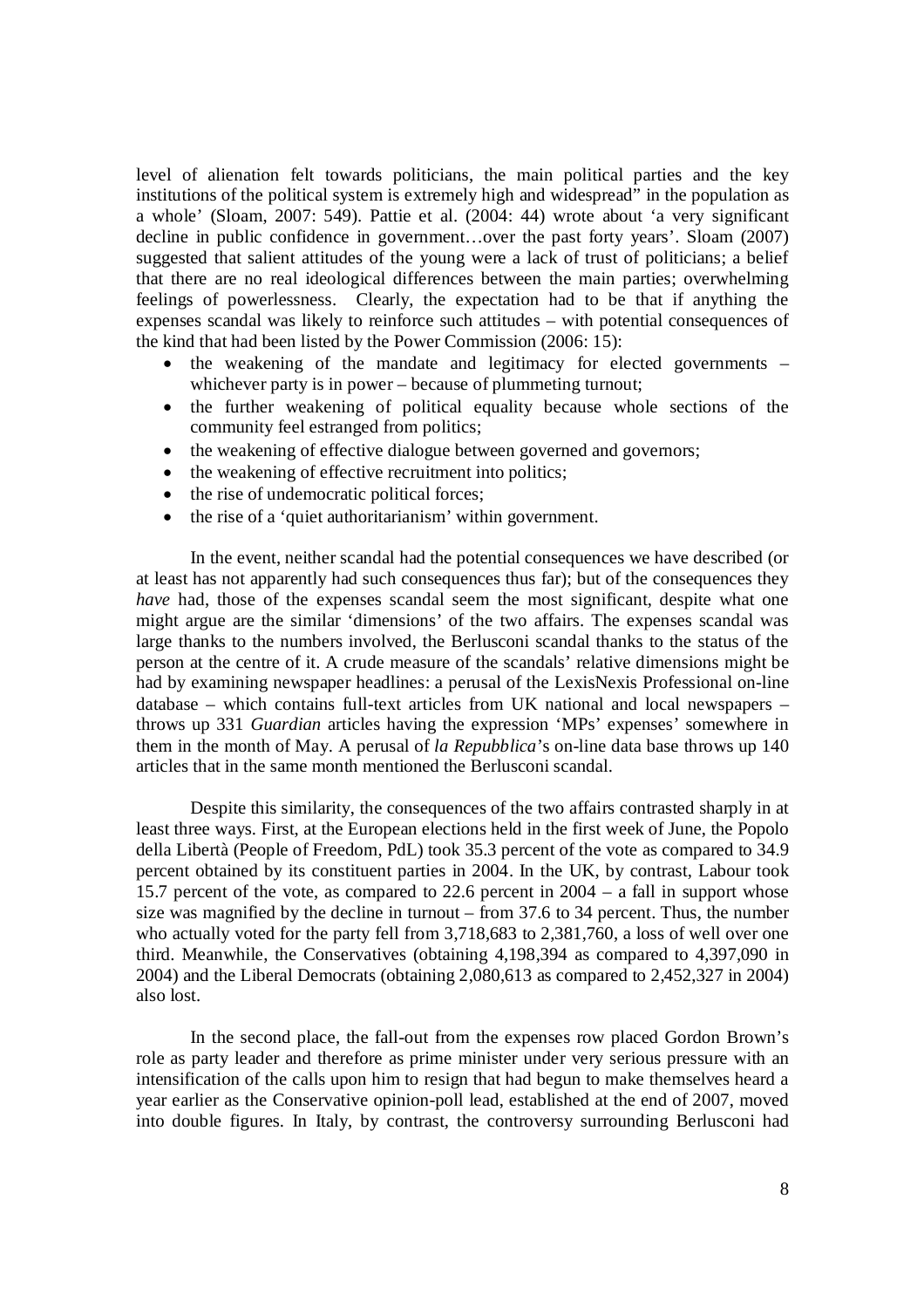little or no impact either on his own ratings or those of his government: Figure 3.

Finally, the expenses row prompted a wide-ranging debate on reform of the political system that went well beyond the issue of expenses itself and led the Committee on Standards in Public Life to accelerate its investigation of the system for MPs' reimbursements leading, in November, to detailed proposals for reform (while huge majorities agreed that 'MPs named and shamed in the newspapers over their expense claims should be forced to stand down from parliament', www.bbc.co.uk/blogs /dailypolitics/andrewneil/images/pollmay09.pdf). By contrast, the same period in Italy saw no similar reform proposals or pressure for proposals, but, rather, the opposite; for it was marked by a huge public row involving the Prime Minister, the President and all the major political parties, thanks to the Constitutional Court's rejection of the *lodo Alfano* granting immunity from prosecution to the holders of the four highest offices of state, including the Prime Minister. Though the law was widely perceived as an *ad personam*  initiative driven solely by Berlsuconi's desire to use it to solve his own personal legal difficulties, more (44 percent) saw the Court's decision as 'a political attack on Silvio Berlusconi' than viewed it as 'a fair sentence on a bad provision': 41 percent (www.angus-reid.com/polls/view/italians\_split\_on\_decision\_to \_scrap\_alfano\_law/).

#### **Why the difference?**

We can begin to appreciate why two otherwise rather similar episodes could nevertheless have such contrasting impacts when we bear in mind that '*scandals are struggles over symbolic power in which reputation and trust are at stake*' (Thompson, 2000: 245, italics in original). Since scandals involve allegations of wrong-doing of one kind or another, they necessarily throw a question mark over the trustworthiness of those involved in them and this threatens their reputations as persons of honesty and integrity. Reputation of this kind is a vital source of symbolic power – the capacity to produce outcomes through the production and transmission of symbolic forms (Thompson, 2000: 246) – since it enables those who possess it to achieve goals they would simply be unable to achieve without it: as Thompson (2000: 248), notes, a second-hand car dealer, for instance, finds that a reputation as a trustworthy trader is his or her most crucial asset. Reputations are timeconsuming and arduous to establish but very quick and easy to lose so that struggles over reputation, of the kind involved in scandals, can be expected to be intense. This means that the resources that can be mobilised on either side, in a scandal, come to be of crucial significance.

In the final analysis the decisive resource, in the case of a scandal, is the support of public opinion whose distribution and nature will be influenced by the other material and non-material resources at the disposal of the protagonists. Thus, it should not be assumed, when a public figure is accused of wrong-doing, that the outcome must necessarily be one of universal condemnation. Rather, the extent and the substance of this attitude are variables. They constitute the terrain over which symbolic power struggles take place because they are complex. For example, the attitude we take towards one accused of wrong-doing, and their alleged action, will depend, among other things, on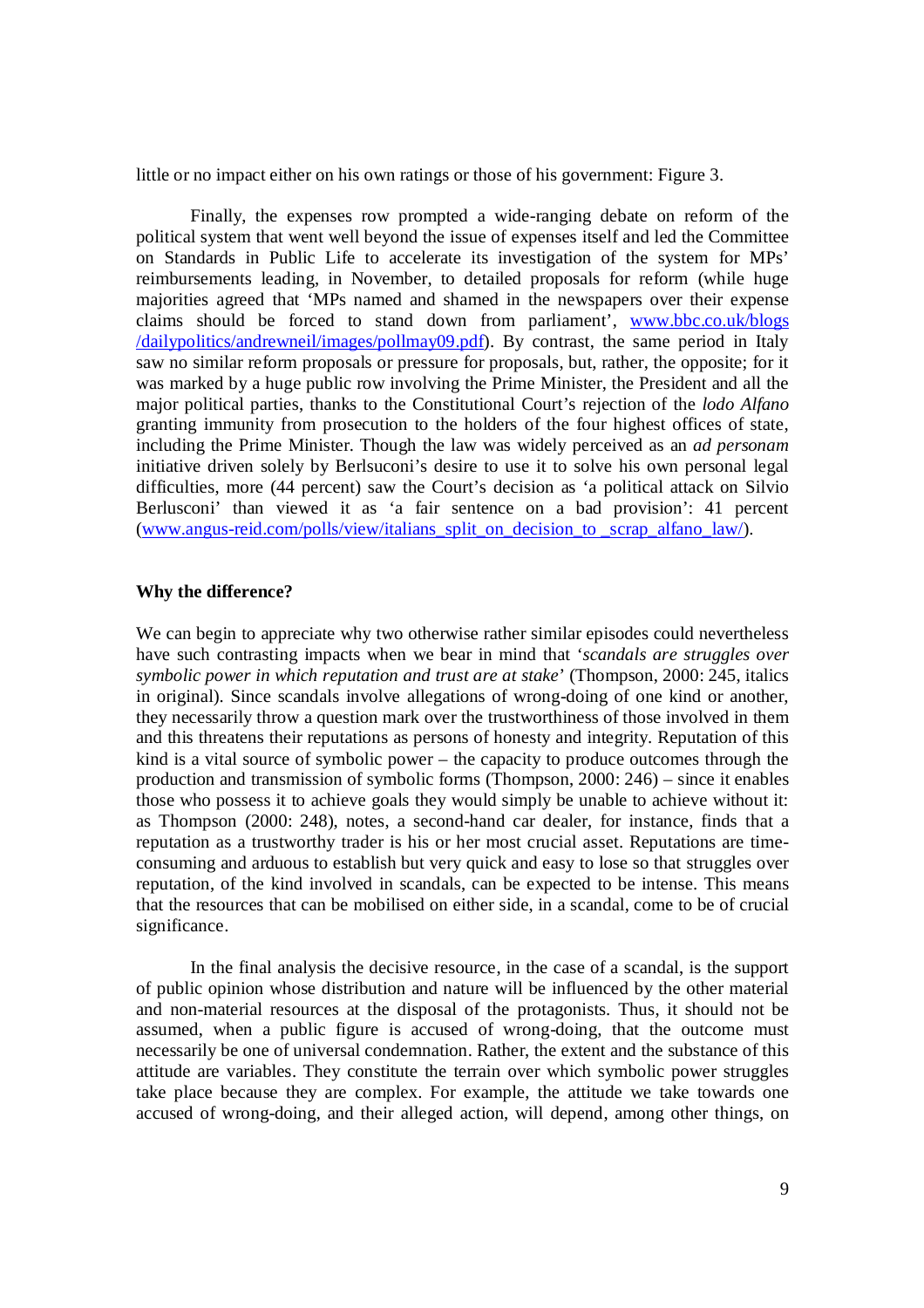our perception of the accuser; their motives in making the allegation, and how believable the allegations are. Our attitude will also depend on our perception of: the alleged wrong doer; their motives in acting the way they supposedly did; the extent to which they could have acted differently; the repercussions of their action, and so forth. From the point of view, then, of the distribution and content of public attitudes and of the extent to which these could be influenced by those at the centre of the two episodes we have described, the episodes themselves were very different.

In terms of the distribution of attitudes, the allegations surrounding Berlusconi certainly provoked widespread feelings of condemnation and were certainly accompanied by the public articulation of opprobrious discourse, but public opinion on the matter seems to have been much more divided than it was in the case of the expenses scandal. While condemnation of the MPs' behaviour was more or less universal, with 75 percent believing that the present system of governing Britain needs a lot of improving according to the Ipsos MORI poll cited above, 66 percent of Italians were apparently unmoved by the revelations concerning Berlusconi, saying in May that their view of him had not changed following the news related to his possible divorce (www.angusreid.com/polls/view/italians\_assess\_berlusconi\_after\_divorce\_row).

In looking to account for this difference, one's thoughts are drawn to the content of attitudes and, therefore, to the fact that in the Berlusconi case but not in the case of the MPs, the affair had partisan implications. We know that individuals' prior political predispositions act as filters and frames through which they process and perceive new information and that partly for this reason, the extent to which corruption scandals may cost votes, for example, is highly variable (Jiménez and Caínzos, 2006). So it was reasonable to suppose that in the Italian case, the electoral fall-out from the affair might be quite minimal – an expectation that is, moreover, reinforced by what we know, or think we know, about the more general attitudes of Berlusconi supporters. First, widespread diffidence towards public officials, scepticism of their impartiality, and therefore admiration for individuals able to gain advantage by 'working the system' render voters indifferent to Berlusconi's conflicts of interest and to accusations that he abuses his public position for his private advantage: 'He's not stupid! And being rich already, he won't steal from us'. Second, his success in selling himself as the authentic voice of the people, as the successful outsider who can right the wrongs supposedly visited on ordinary people by professional politicians, makes it possible, not to say likely, that his gaffes and faux pas are studied rather than chance occurrences, serving, as has the recent discussion of his alleged personal and sexual improprieties, to lend credibility to the populist message by conveying the idea that though endowed with extraordinary qualities, he is also human like the rest of us. Third, these attitudes have been heavily influenced by the entrepreneur's repeated portrayal of himself, predating the scandal, as the victim of a witch hunt – whether on the part of partisan newspaper editors or leftwing public prosecutors, determined to abuse their positions to discredit him and thereby

-

<sup>&</sup>lt;sup>1</sup> According to the BBC poll cited above, the proportion believing that MPs named and shamed over expenses should be forced to stand down was 64 percent. The fact that this was not higher probably says more about people's willingness of forgive and their attitudes to punishment than it does about their condemnation of the behviour as such.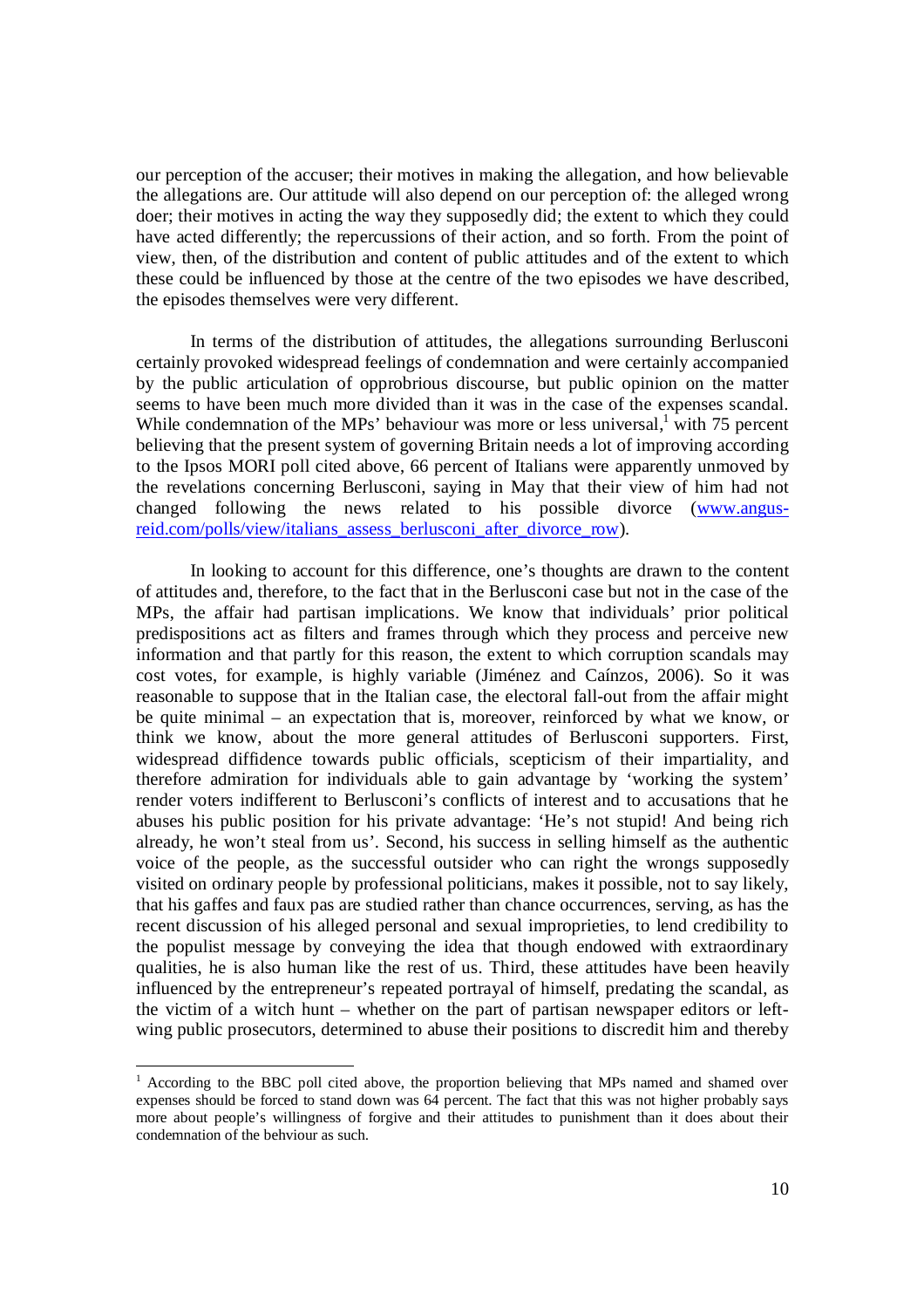score a political victory that they have been unable to score, democratically, through the ballot box. In this way, Berlusconi manages to draw upon and to reinforce, widespread anti-political attitudes and thus successfully to defend himself thanks to the great paradox such attitudes embody. This is the paradox that having provided the basis for the great *Tangentopoli* scandal at the beginning of the 1990s, these same attitudes have made consequential reform well nigh impossible because they have provided the basis for an escalation of institutional tensions between judicial and political spheres which Berlusconi has been able to take advantage of by claiming that the various charges of corruption and false accounting that have been brought against him are the work of biased prosecutors driven by the desire to damage him for political reasons. Finally, supporters are relatively indifferent to allegations of impropriety against Berlsuconi because identifying with a personality like him enables them symbolically to share in the wealth and opulence he represents and to feel that in however small a way they too have been successful.

In all these respects, the expenses saga was a very different affair. Since MPs from all parties were involved, it had none of the partisan implications of the Berlusconi scandal so that, though it too was driven by widespread anti-political sentiments, MPs were quite unable to draw upon them to frame the accusations against them as part of a broader struggle between left and right. Consequently, in radical contrast to Berlusconi, they were the 'victims' of these attitudes, not their master. Nor, needless to say, could individual MPs draw upon anything like the resources available to Berlusconi – whether through his position as head of the executive or as a media magnate – to keep his reputation intact. Thus, though many MPs tried to defend themselves, they were never able to go on the offensive, and the impression was always the one created by Tory MP, Nadine Dorries, who, in a BBC interview, said, 'MPs are all human beings and they do not deserve to be treated like this' (BBC News Channel, 22 May 2009, http://news.bbc.co.uk/1/hi/uk\_politics/8063005.stm). In other words, the impression was always that they were taking a last stand.

Finally, then, comparison of the two episodes suggests that the broader political culture and institutional contexts will be important in shaping the impact and outcome of a scandal. The anti-political sentiments that played such a central role in the unfolding of the two scandals are widespread in both countries; but in the one case they have led to detailed reform proposals and the likelihood that the increasingly in-depth specification of what is acceptable on the part of those in positions of public trust will continue. The reasons, we would suggest lie in the particular form that anti-political sentiments take in the UK. One can argue on the basis of available survey data<sup>2</sup> that bluntly, the British are unreasonably strict in what they expect of public officials' conduct. On the one hand people expect senior office holders to act as role models for them, exemplifying much higher standards than those they would tolerate in others – but then they show a level of cynicism about how the office holders actually behave that appears to be mainly a function of lack of familiarity with their work: as soon they are asked to reflect on groups 'closer to home' (such as their local MPs as opposed to MPs in general), exaggeratedly negative perceptions disappear. In this context, reform proposals and legislative

<sup>&</sup>lt;sup>2</sup> Such as that gathered by the Standards Committee in 2003 and 2005: see Newell, 2008, for details.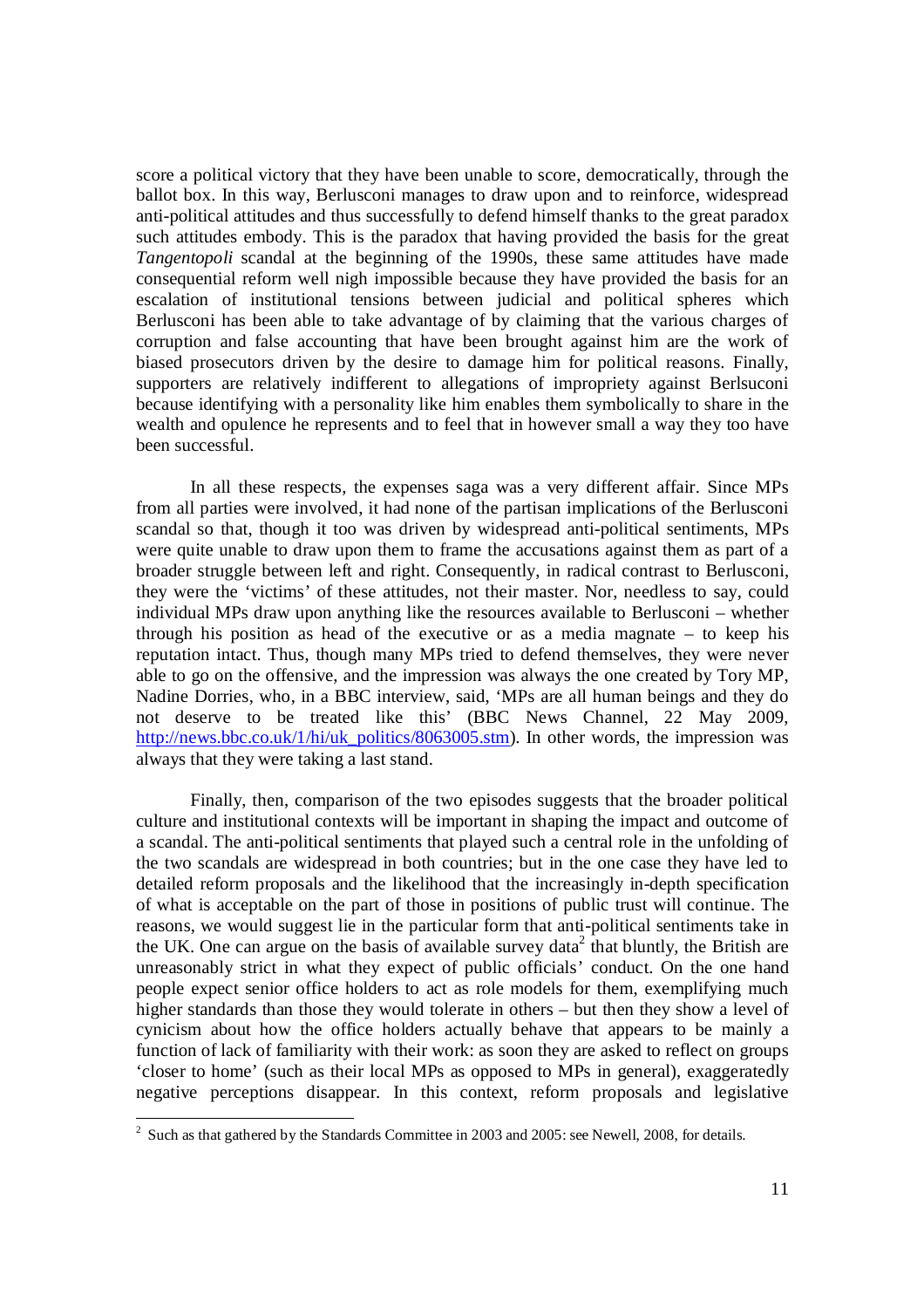initiatives have the appearance of attempts to assuage public opinion by measures designed to improve standards but of ever growing complexity. In Italy, by contrast, antipolitical sentiments express and are fuelled less by anger and demands that things must change, than they are by resignation and scepticism about the possibilities for change. Sustained by widespread negative views of the country's institutions of government and their performance (ultimately deriving from the circumstances surrounding the creation of the Italian state in 1861) these outlooks foster the *arte di arrangiarsi* and the search for solutions of an individualistic rather than a collective kind. Consequently, major reform efforts are less frequently forthcoming.

#### **Conclusion**

It is an open question whether the British or the Italian outlooks are to be preferred. If Italy really is a polity in which public confidence in the effective and impartial operation of public institutions is perhaps lower than in some other western European countries, then it might also be true to say that awareness of the divergence between formal and actual rules, and the consequent willingness to regard law and its enforcement as something negotiable, betokens precisely the high degree of tolerance which Almond and Verba (1963) among others have claimed is so essential for healthy democratic living. Meanwhile, though such a state of affairs might also be potentially destructive of social capital, it might be that responding to scandal and attempting to deal with issues of trust by ever increasing regulation of the kind seen in Britain since the early 1990s is likewise destructive of it. A proliferation of rules and a narrowing of the boundaries of discretion discourage people from using their judgement and taking personal responsibility for their conduct; they may increase the likelihood of misconduct through a multiplication of the rules there to be broken, and the opportunities for the launching of vexatious complaints. All of this might then increase the likelihood of public outcry given the 'increasing disengagement of the media in reporting on politics as an activity rather than focussing on scandals and personalities' (Doig, 2004: 448). This, as the recent activities and reports of the Standards Committee suggest, might then give rise to demands that perceived gaps in the integrity system be plugged – resulting in further reform, and a further twist to the circle.<sup>3</sup>

However this may be, it is clear that we now have a research agenda. Our consideration of the MPs' expenses and the Berlusconi scandals has suggested that the extent to which a political scandal has impacts of consequence for those touched by them and for the polity is likely to depend upon

- the positions occupied by the 'accused' and the 'accusers';
- their number;

-

<sup>&</sup>lt;sup>3</sup> For example, having persuaded Parliament, in the 1990s, to reform itself through acceptance of its recommendations for a code of conduct, a Commissioner and more detailed rules on the declaration of interests, the Committee on Standards has, on more than one occasion since, reviewed the reforms, each time proposing amendment. See, for example, its sixth report and its eighth report available through its web site, http://www.public-standards.gov.uk/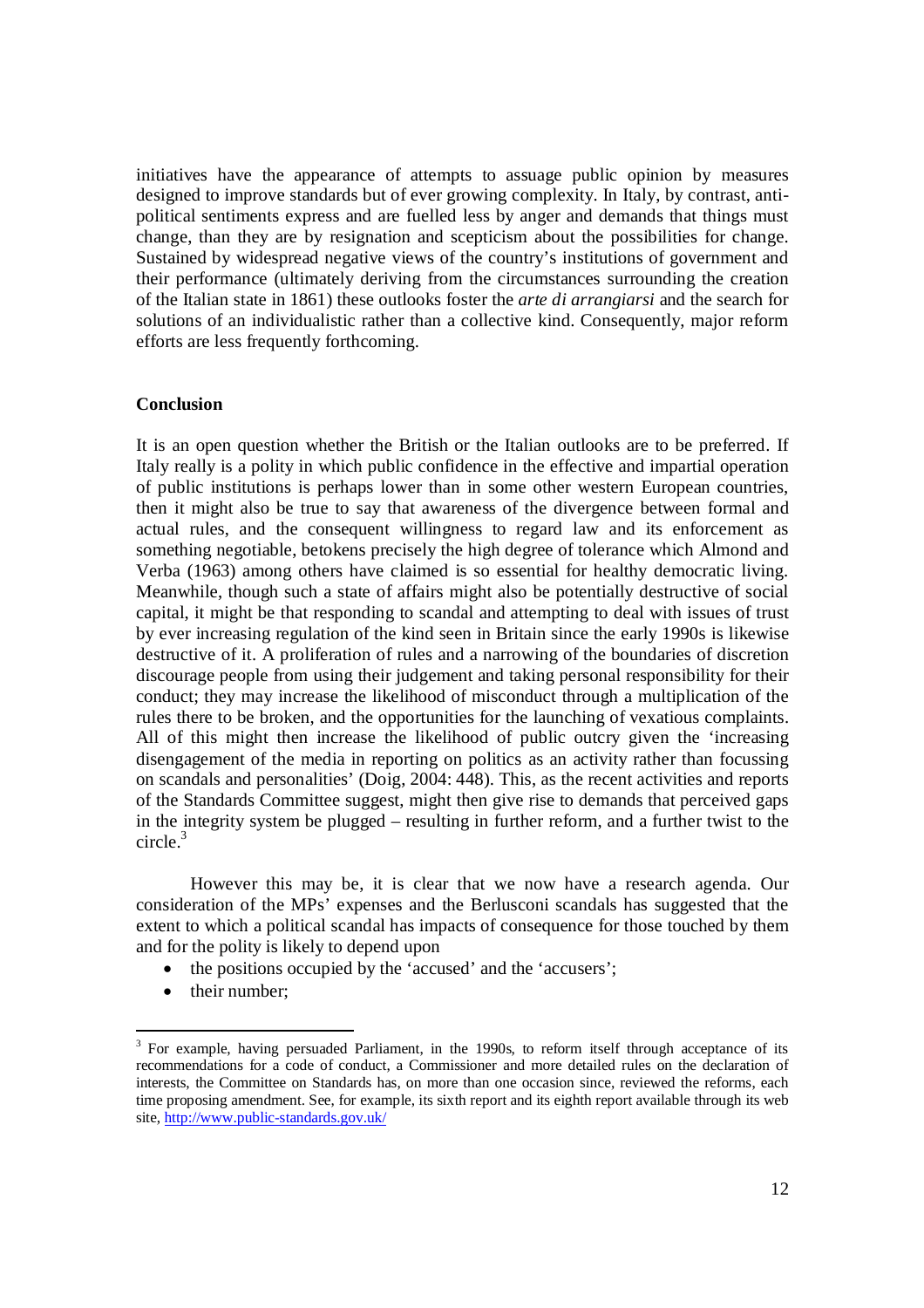- the nature of public attitudes towards the 'accused' and the 'accuser(s)' and towards the transgressions alleged to have taken place;
- $\bullet$  the distribution of such attitudes;
- the resources available to 'accused' persons to defend their reputations by influencing public attitudes;
- the characteristics of the broader political culture informing such attitudes.

It now remains for further research to assess the relative importance of these variables by means of comparative research based on large-N studies.

### **References**

Albertazzi, D. and D. McDonnell (2009), 'The parties of the centre right: Many oppositions, one leader' pp. in J.L. Newell (ed.), *The Italian General Election of 2008: Berlusconi strikes back*, Basingstoke: Palgrave.

Almond, G. and S. Verba (1963), *The Civic Culture*: *Political Attitudes and Democracy in Five Nations*, Princeton N.J.: Princeton University Press.

Diamanti*,* I. (2008), 'Il "non luogo dei democratici" *la Repubblica,* 21 December.

Doig, Alan (2004), 'Ethics, Sleaze and Codes: the Politics of Trust', *Parliamentary Affairs*, vol. 57, no. 2, pp.435-452.

Garrard, J. (2006), 'Scandals: An overview', pp.13-29 in John Garrard and James L. Newell, *Scandals in Past and Contemporary Politics*, Manchester: Manchester University Press.

Ginsberg, B. and M. Shefter (2002), *Politics by Other Means*: *Politicians, Prosecutors, and the Press from Watergate to Whitewater*, 3rd edition, New York and London: W. W. Norton.

Jiménez, F. and M. Caínzos (2006), 'How far and why do corruption scandals cost votes', pp.194-212 in John Garrard and James L. Newell (eds), *Scandals in past and contemporary politics*, Manchester: Manchester University Press.

Newell, J.L. (2008), 'Ethical conduct and perceptions of public probity in Britain: The story so far', *Perspectives on European Politics and Society*, vol. 9, no. 1, April 2008, pp.39-52.

Pattie, C., Seyd, P. and P. Whitely (2004), *Citizenship in Britain*, Cambridge: Cambridge University Press.

Power Commission (2006), *Power to the People: Executive Summary and Recommendations,* http://www.powerinquiry.org/report/documents/ii.pdf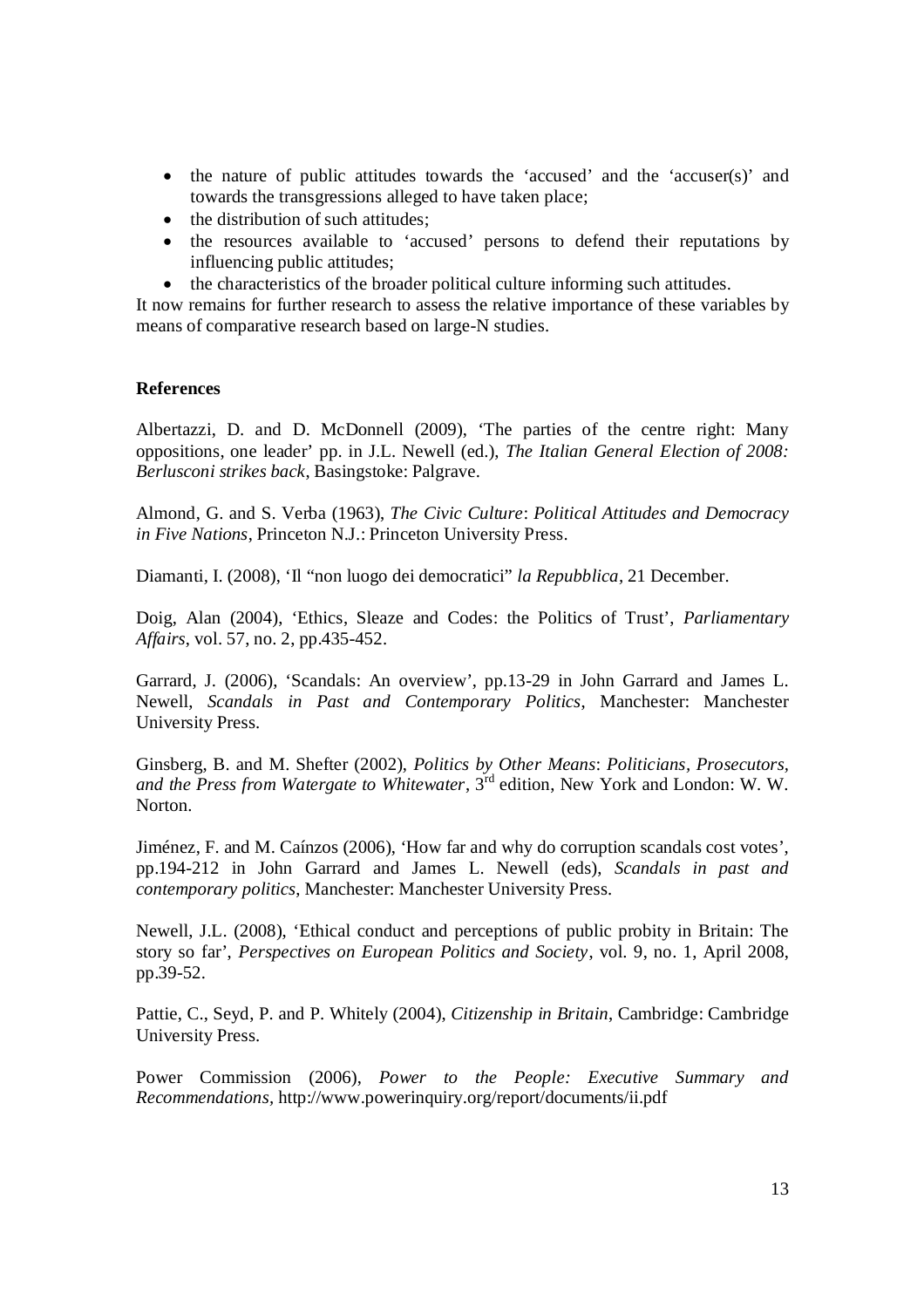*Sarasota Herald Tribune* (2009), 'Despite Affair, Politician Gets Support from Public', http://news.google.com/newspapers?nid=1755&dat=19920215&id=t64cAAAAIBAJ&sji d=sXsEAAAAIBAJ&pg=5257,5397469

Sloam, J. (2007), 'Rebooting Democracy: Youth Participation in Politics in the UK', *Parliamentary Affairs*, vol. 60, no. 4, October, pp.548-67.

Thompson, J. B. (2000), *Political Scandal: Power and Visibility in the Media Age*, Cambridge: Polity Press.

Urbani, G. (2009), Interview with Aldo Cazzullo, 'Urbani: il progretto del «nuovo» Pdl? La debolezza delPd ci contaggia', *Corriere della Sera*, 15 January, p.6.

Vannucci, Alberto (2009), 'The controversial legacy of '*mani pulite*': a critical analysis of Italian corruption and anti-corruption policies', *Bulletin of Italian Politics*, vol. 1, no. 2, pp.233-64.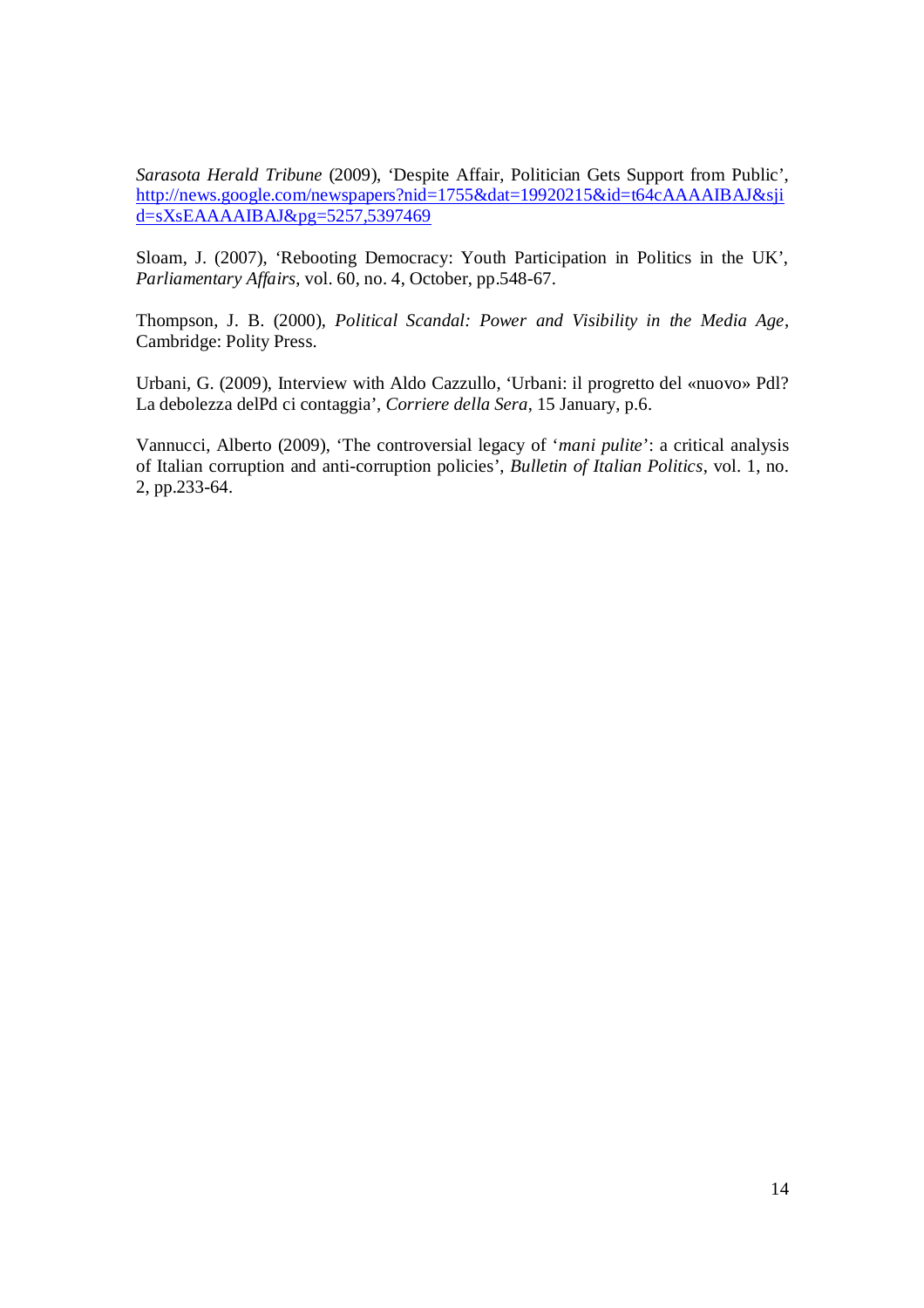

#### **Figure 1 Guardian headlines containing the roots 'corrupt' or 'bribe' or 'embezzle' or 'fraud' or 'sleaze'**



**Figure 2 Headlines containing the roots 'corrupt' or 'bribe' or 'embezzle' or 'fraud' or 'sleaze' in The Age (Melbourne), The Jerusalem Post, the Irish Times**